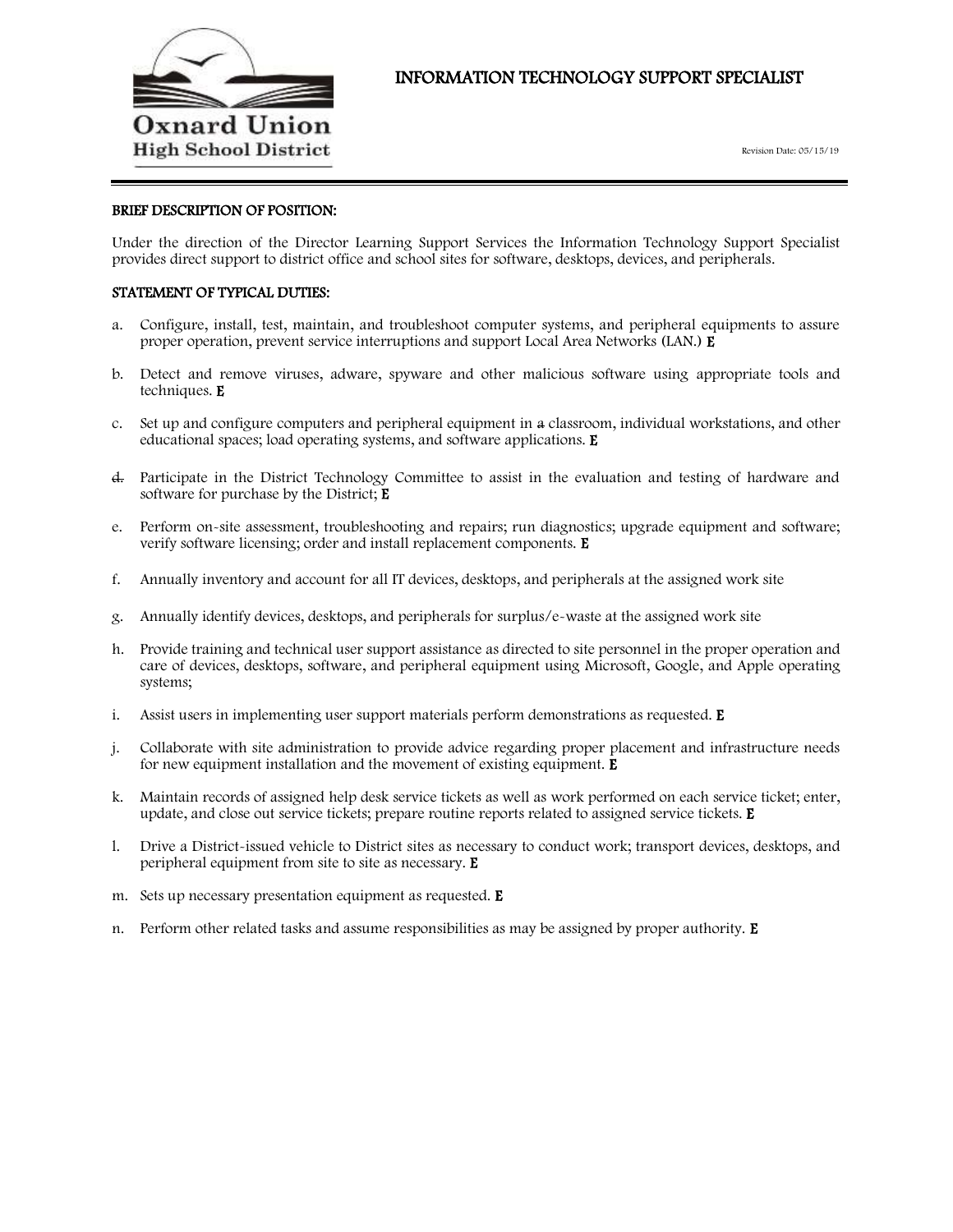## DISTINGUISHING CHARACTERISTICS

Employees in the Information Technology Support Specialist classification will be in continuous contact with the end-user community regarding District software, hardware, devices, desktops, and peripheral equipment. The ITSS provides a variety of technical services in the installation, configuration, diagnosis and repair of computer hardware, software, local and wide area networks and peripheral equipment. Employees in this classification may be assigned to provide universal District support or to provide dedicated support to a specific school site or sites, or a specific District department or group of departments. Employees in this position are expected to keep all required certifications current, and to maintain a current level of expertise in evolving technologies via ongoing study and training.

## KNOWLEDGE & ABILITIES:

Knowledge of:

- Principles, basic operation, and installation of LANs, computers, related software and peripheral equipment.
- Materials, methods and tools used in the operation, maintenance and repair of computer hardware, software and peripherals.
- General principles and techniques of systems analysis
- Interpersonal skills using tact, patience and courtesy.
- Oral and written communication skills.
- Record-keeping and basic report preparation techniques.

### Ability to:

- Install, maintain and configure LANs, computer hardware, peripherals and software applications systems.
- Diagnose and repair desktops, devices, and peripheral malfunctions and breakdowns.
- Operate a variety of tools and equipment utilized in the operation and repair of computer systems.
- Provide technical support and assistance to school employees in the use of computer hardware, peripheral, software and educational technology equipment.
- Provide information and assistance to school staff members in a helpful, courteous and timely manner.
- Observe legal and defensive driving practices.
- Communicate effectively both orally and in writing.
- Diagnose and repair network-cabling systems.
- Read and utilize technical manuals.
- Operate a keyboard at a corrected rate of 30 words per minute.
- Update and maintain a variety of files and records accurately.
- Work independently and exercise initiative and good judgment.
- Transport equipment of up to 50 lbs. and maintain a valid California Driver's License.
- Prioritize and complete work with many interruptions.
- Meet schedules and time lines.

### EDUCATION & EXPERIENCE:

Any combination equivalent to completion of two years of college-level coursework in computer science, information technology, or a related field  $or$  two or more years of related Information Technology Support experience

Comp TIA A+ industry standard certification (current required) and/or

Comp TIA Network+ or industry standard certification (current required) and/or

Microsoft MTA or MCSA certifications (current required)

## PHYSICAL CHARACTERISTICS:

Must be able to bend, stoop, reach, lift, stand and sit for prolonged periods; see to read fine print; depth perception to file; use hands and fingers to operate office equipment and keyboard; speak clearly; and hear well enough to communicate effectively in person and on the telephone to be able to perform all tasks.

### WORKING CONDITIONS:

Office and school environment, subject to occasional noise from computer operation, and visual exposure to computer screens.